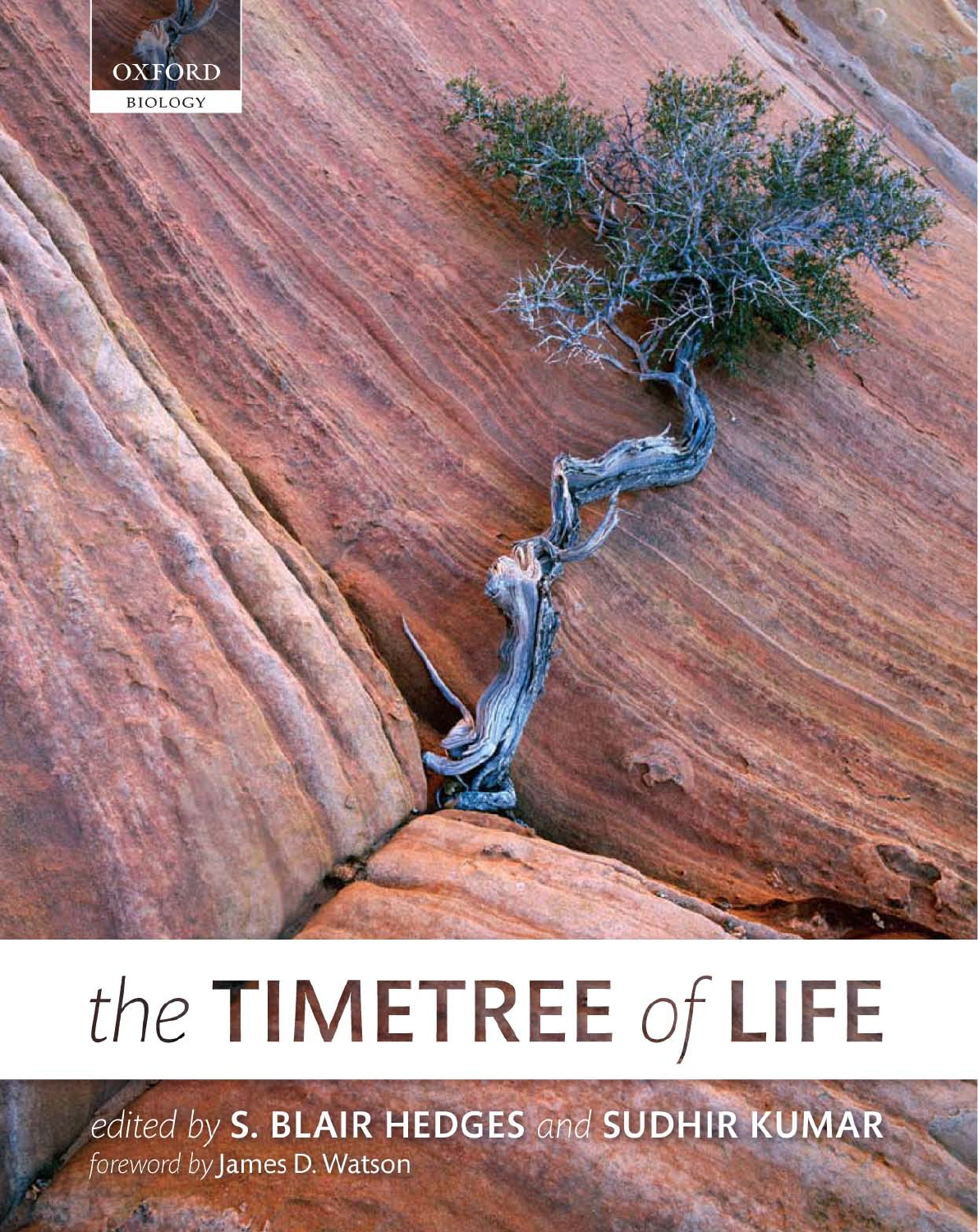## Salamanders (Caudata)

#### *David R. Vieites\*, Peng Zhang, and David B. Wake*

Museum of Vertebrate Zoology and Department of Integrative Biology, 3101 Valley Life Sciences Building, University of California, Berkeley, 94720-3160, California, USA

\*To whom correspondence should be addressed (vieites@mncn.csic.es)

### Abstract

Living salamanders (~570 species) are placed in 10 families, comprising the Order Caudata. Their classification is relatively stable, but phylogenetic relationships among families are contentious. Recent molecular phylogenetic analyses have found five major clades. The salamander timetree shows the deepest divergence, between Cryptobranchoidea and all other familes, in the Triassic (251–200 million years ago, Ma) with subsequent diversification occurring in the Jurassic (200–146 Ma) and early Cretaceous (146–100 Ma).

Salamanders form a monophyletic group, constituting one of the three orders of modern amphibians (Lissamphibia), together with frogs and caecilians. Salamanders comprise the second most species-rich order of amphibians (1) and are typically classified in 10 families, with ca. 68% of the species belonging to the Family Plethodontidae. The body plan has remained relatively stable since the Jurassic (*2, 3*) (Fig. 1), displaying several features that in combination distinguish it from the body plan of other amphibians: presence of a tail both in larval and adult phases, two pairs of limbs of equal size (when present) set perpendicular to the body, presence of teeth on both jaws, presence of ribs on most trunk vertebrae, and absence of several skull bones (4). Here we review the phylogenetic relationships and the divergence times of salamander families.

The families are grouped into five suborders: Cryptobranchoidea (Cryptobranchidae and Hynobiidae), Sirenoidea (Sirenidae), Salamandroidea (Salamandridae, Ambystomatidae, Dicamptodontidae), Proteoidea (Proteidae), and Plethodontoidea (Plethodontidae, Rhyacotritonidae, and Amphiumidae). Despite the increasing number of studies and data addressing the phylogeny of salamander families, their relationships are difficult to resolve. Several relationships are consistently recovered with different data sets, while the positions of others, in particular the sirenids and proteids, have remained contentious.

A monophyletic Cryptobranchoidea and a clade consisting of Dicamptodontidae and Ambystomatidae are recovered in every molecular phylogenetic study (Vieites and Wake, submitted; Zhang and Wake, submitted; 2, *5–10*). Salamandridae is usually recovered as the closest relative of the clade constituted by dicamptodontids and ambystomatids (Vieites and Wake, submitted; Zhang and Wake, submitted; *2, 5–7, 9, 10*). Frost *et al.* (*9*) proposed placing Dicamptodontidae in Ambystomatidae because the two families form a clade and each contains only a single living genus, but divergence between the lineages is great and the two are very old (115.8 Ma, Table 1). Furthermore, dicamptodontids have a long and rather rich fossil record so the recognition of only a single family is misleading.

The position of Proteidae has been contentious. North American and European species form a clade. Several molecular studies recovered proteids as closest relatives of sirens and nested within the crown (*2, 6, 8, 9*). Recent molecular phylogenetic studies have found that Proteidae is closest to Salamandroidea (7, 9), although with low statistical support. In contrast, a recent study using one mitochondrial and four nuclear markers found that Proteidae is the closest relative of Plethodontoidea (*10*). The same relationship was found, with high statistical support, with a data set of 19 nuclear markers as well as with complete mitochondrial genomes (Fig. 2; Vieites and Wake, submitted; Zhang and Wake, submitted). Plethodontoidea is monophyletic and Rhyacotritonidae is closest to a clade constituted by amphiumids and plethodontids (Vieites and Wake, submitted; Zhang and



Fig. 1 A plethodontid salamander (*Karsenia koreana*) female from the type locality. Credit: D. R. Vieites.

D. R. Vieites, P. Zhang, and D. B. Wake. Salamanders (Caudata). Pp. 365-368 in *The Timetree of Life*, S. B. Hedges and S. Kumar, Eds. (Oxford University Press, 2009).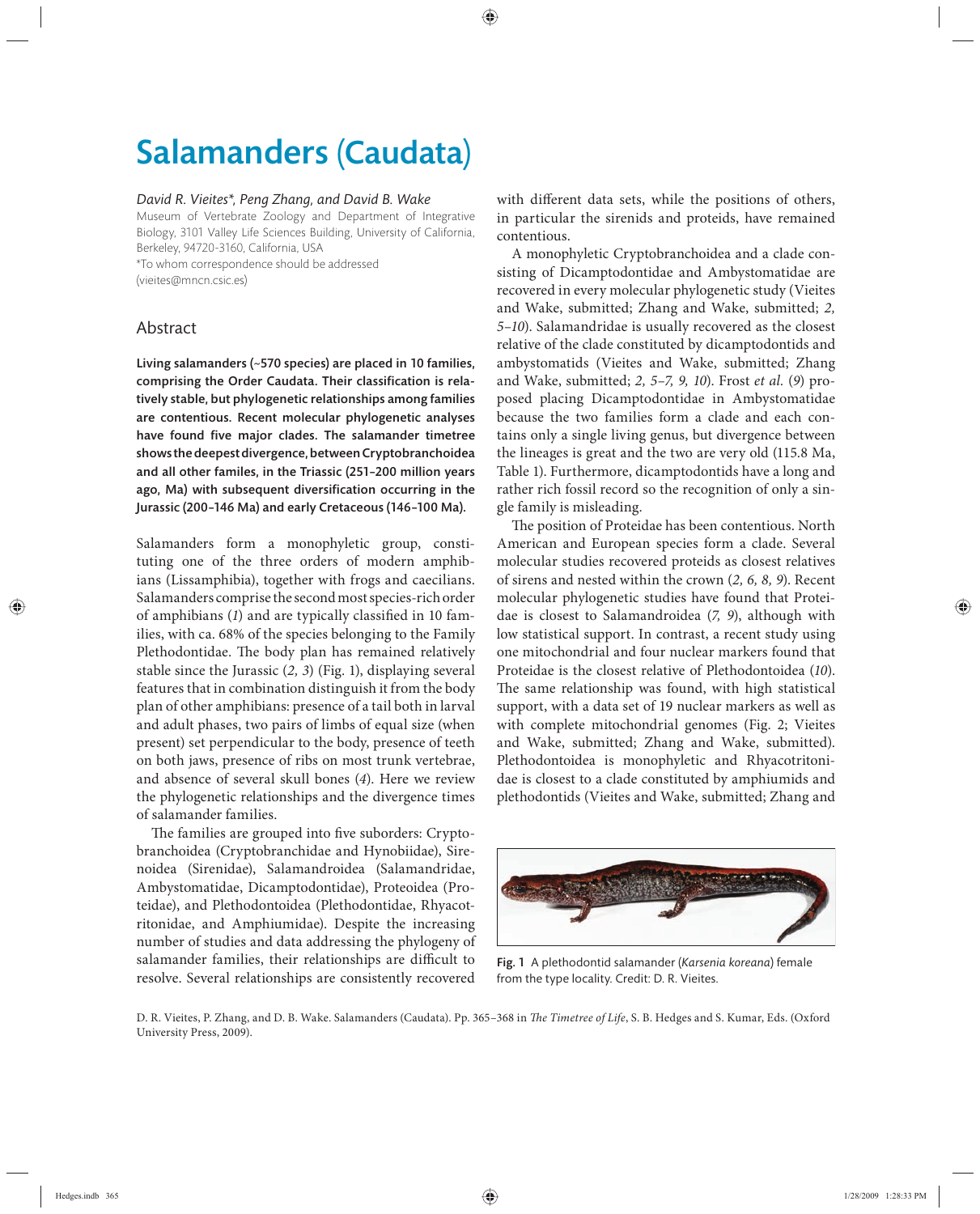

Fig. 2 A timetree of salamanders (Caudata). Divergence times are shown in Table 1. Ng (Neogene), Pg (Paleogene), and Tr (Triassic).

Wake, submitted; 7, 9, 10). The large Family Plethodontidae always has been found to be monophyletic (e.g., *11*). Multiple nuclear markers and complete mitochondrial genomes found that amphiumids are closest to plethodontids (Vieites and Wake, submitted; Zhang and Wake, submitted; *7, 10*). One study that combined analyses of nuclear rRNA and mtDNA data suggested that amphiumids are at the base of the salamander tree, as closest relative of the remaining salamanders (*8*).

The base of the salamander tree has been subject to controversy for decades. The Sirenidae is a small clade restricted to the southeastern United States and extreme northeastern Mexico that has a characteristic morphology. The species are greatly elongated, permanently aquatic, and gilled. They lack hind limbs and have jaws that lack teeth (except on the small coronoid bone on the inner surface of the lower jaw) and are covered by hardened keratinized "beaks." Their reproduction is external but they differ from all other salamanders in lacking pelvic glands. They were once considered not to be salamanders and placed in a separate Order Trachystomata (*12*), later becoming the Order Meantes (*13*). In contrast, a paleontological study found Sirenidae to be a deeply nested clade, closest to Salamandridae (*14*). All relevant molecular studies have clustered sirenids with other salamanders. Analyses of complete mitochondrial genomes of all families found Sirenidae to be the closest relative of all other salamanders with high statistical support (Zhang and Wake, submitted). One study found them to be part of a basal polytomy based on partial *RAG1* sequences (15). An early study that combined morphological and molecular data suggested that sirenids represent a basal stem group (5). However, another study that combined nuclear RNA (based on the relatively scanty data then available) and morphological data found that Cryptobranchoidea is the closest relative of all other families (2). The same result was found with recent analyses of single (*7*) and multiple nuclear loci (*10*) data sets, but without strong statistical support. Bayesian and maximum likelihood analyses of a data set comprising 19 nuclear markers (Vieites and Wake, submitted) (Fig. 2) strongly support Cryptobranchoidea as the first branch, closest to a group including Sirenoidea and the remaining suborders. Cryptobranchoids display several traits that appear to be ancestral. They have external fertilization, like sirenids, and they are the only salamanders known to have a separate angular bone in the lower jaw, and high numbers of microchromosomes.

Relationships of the extinct taxa Batrachosauroididae, Prosirenidae, and Scapherpetontidae are unclear because the fossil record is incomplete, but Karauridae is widely accepted as the closet relative of the living and extinct salamanders (*14*). Salamander fossils are scarce, and few phylogenetic studies have estimated divergence times among all salamander families. San Mauro *et al.* (*15*) estimated the divergence of Caudata and Anura at  $271 \pm 19$  million years ago (Ma), based on a partial fragment of *RAG1*. Using several nuclear and a mitochondrial marker for representatives of all living families,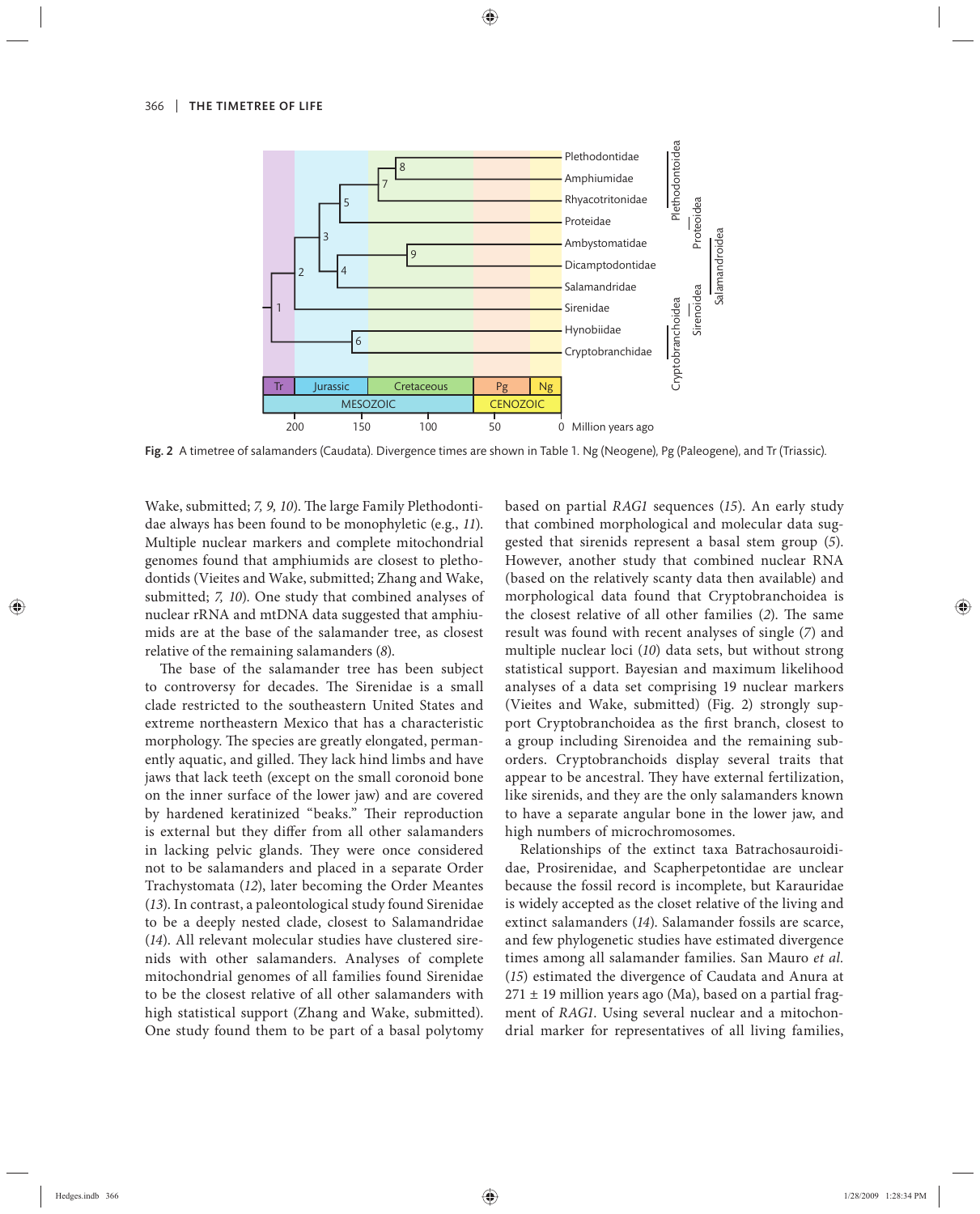| <b>Timetree</b> |       | <b>Estimates</b> |           |              |            |                                        |           |                                      |         |
|-----------------|-------|------------------|-----------|--------------|------------|----------------------------------------|-----------|--------------------------------------|---------|
| Node            | Time  | Ref. (10)(a)     |           | Ref. (10)(b) |            | <b>Vieites and Wake</b><br>(submitted) |           | <b>Zhang and Wake</b><br>(submitted) |         |
|                 |       | Time             | <b>CI</b> | <b>Time</b>  | CI         | <b>Time</b>                            | <b>CI</b> | <b>Time</b>                          | CI      |
|                 | 217.5 | 248.7            | 282-220   | 220.1        | 247-196    | 218.3                                  | 234-204   | 183.0                                | 201-167 |
| 2               | 200.1 | 232.2            | 266-199   | 194.8        | 232-169    | 202.2                                  | 221-184   | 171.0                                | 186-158 |
| 3               | 181.7 | 209.8            | 242-178   | 176.0        | 211-149    | 181.1                                  | 200-162   | 160.0                                | 177-144 |
| $\overline{4}$  | 168.0 | 198.6            | 231-165   | 162.6        | 196-131    | 165.8                                  | 186-146   | 145.0                                | 165-125 |
| 5               | 166.2 | 190.0            | 221-160   | 154.0        | 188-123    | 169.8                                  | 189-151   | 151.0                                | 168-134 |
| 6               | 157.2 | 174.0            | 208-150   | 145.5        | 168-146    | 158.3                                  | 166-155   | 151.0                                | 162-145 |
| $\overline{7}$  | 137.3 | 156.5            | 185-127   | 119.5        | 147-92     | 137.3                                  | 157-119   | 136.0                                | 153-118 |
| 8               | 124.4 | 144.6            | 175-115   | 106.0        | $130 - 80$ | 123.1                                  | 143-104   | 124.0                                | 143-107 |
| 9               | 115.8 | 136.4            | 170-107   | 107.6        | $151 - 80$ | 113.2                                  | 134-94    | 106.0                                | 137-74  |

Table 1. Divergence times (Ma) and confidence/credibility intervals among salamanders (Caudata).

Note: Node times in the timetree represent the mean of time estimates from different studies. Divergence times calculated from an analysis of four nuclear and one mitochondrial markers using Bayesian (a) and penalized likelihood (b) methods (10) are shown. In another study (Vieites and Wake, submitted), 19 nuclear markers were used, and in a third study (Zhang and Wake, submitted) complete mitochondrial genomes were analyzed.

Roelants *et al.* (10) provided a younger estimate, using both Bayesian and penalized likelihood approaches (Table 1). A 19-nuclear-marker study (Vieites and Wake, submitted) using a Bayesian approach and minimum constraints, instead of fixed calibration points, yielded divergence times that were on average close to the penalized likelihood estimates from Roelants *et al.* (*10*)*.* An analysis of complete mitochondrial genomes using a rate-uncorrelated dating technique and a "soft bound" calibration strategy yielded an estimate of ~183 Ma (Zhang and Wake, submitted). A comparison of results for all salamander families, from studies using the same method of divergence time estimation (Table 1), shows discrepancies between the different estimates averaging 25 million years. The nuclear (Vieites and Wake, submitted) and mitochondrial (Zhang and Wake, submitted) data sets provided overlapping divergence time estimates in young nodes, while the mitochondrial data set gave much younger estimates for older nodes.

All available data sets suggest that most of the families of salamanders diversified during the Jurassic (Fig. 2). Sirenoidea diverged from the crown group ~200 Ma. Salamandridae split from Ambystomatidae + Dicamptodontidae at about the same time as Proteoidea split from Plethodontoidea, during the mid-Jurassic (Table 1). The estimated time of divergence of hynobiids and cryptobranchids (157.2 Ma, Table 1) is in agreement with the oldest known fossils (3). The divergence time estimates of Ambystomatidae and Dicamptodontidae are older than the oldest fossil (55.8 Ma, *16*), suggesting an mid-Cretaceous split, 115.8 Ma. A similar result was found with respect to the split of Plethodontidae and Amphiumidae (124.4 Ma, Table 1), much older than the oldest amphiumid fossil (65.5 Ma, *17*).

In summary, the salamander timetree (Fig. 2) suggests that the diversification of extant salamander families happened during the Jurassic to mid-Cretaceous. Cryptobranchoids are known from fossils dating from 155 Ma in northeastern China (3, 18). The earliest sirenoid fossils are from the Cretaceous of Sudan, Africa, ca. 100 Ma (*19*), and the late Cretaceous, 83 Ma, and Paleocene of western North America (Alberta to Wyoming, *20*). The earliest proteoid is from the late Paleocene of North America (*20*), the earliest plethodontoid is from the late Cretaceous, 66 Ma, of Montana (*17*), and the earliest salamandroid is from the latest Paleocene, 56 Ma, of Alberta and Montana (*14, 16*). Extant species of all families except Hynobiidae today occur in North America, and five families (Ambystomatidae, Amphiumidae, Dicamptodontidae, Rhyacotritonidae, and Sirenidae) are restricted to that continent. Both families of the Cryptobranchoidea occur in East Asia, where they cooccur with Salamandridae and Plethodontidae.

#### Acknowledgment

Support was provided by U.S. National Science Foundation Tree of Life program.